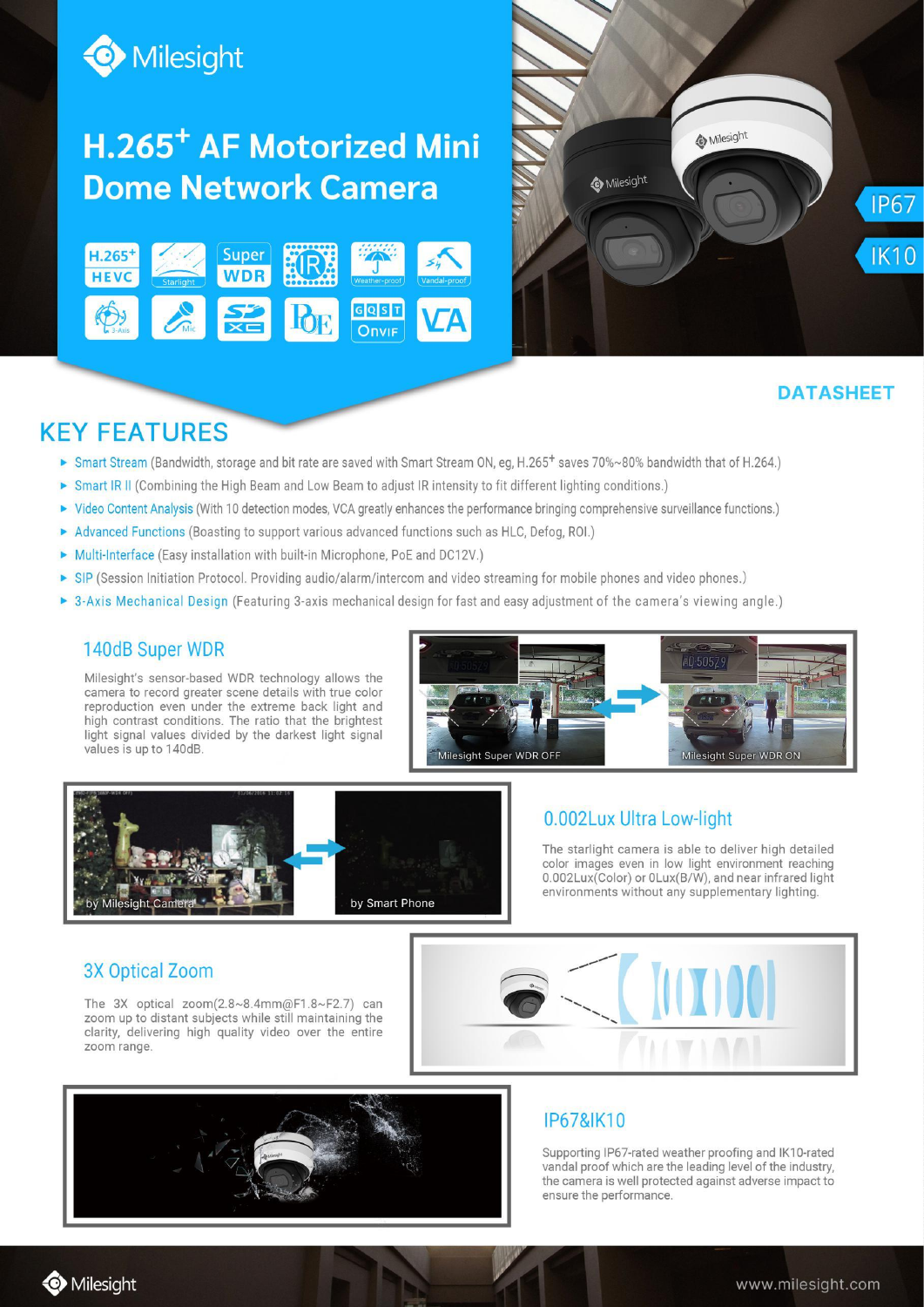# H.265<sup>+</sup> AF Motorized Mini Dome Network Camera



|                | <b>Model</b>               | <b>MS-C2975-EPB</b><br>(2MP)                                                                                                                                          | <b>MS-C5375-EPB</b><br>(SMP)                                                    |  |
|----------------|----------------------------|-----------------------------------------------------------------------------------------------------------------------------------------------------------------------|---------------------------------------------------------------------------------|--|
|                | Image Sensor               | 1/2.8" Progressive Scan CMOS                                                                                                                                          |                                                                                 |  |
|                |                            | Color: 0.002Lux@F1.2                                                                                                                                                  | Color: 0.005Lux@F1.2                                                            |  |
| Camera         | Min. Illumination          | Color: 0.005Lux@F1.8                                                                                                                                                  | Color: 0.008Lux@F1.8                                                            |  |
|                |                            | B/W: OLux with IR on                                                                                                                                                  | B/W: 0Lux with IR on                                                            |  |
|                | <b>WDR</b>                 | 140dB Super WDR                                                                                                                                                       | 120dB Super WDR                                                                 |  |
|                | <b>Shutter Time</b>        | 1/100000s~1s                                                                                                                                                          |                                                                                 |  |
|                | IR Distance                | Up to 35m                                                                                                                                                             |                                                                                 |  |
|                | Day/Night Mode             | Day/Night/Auto/Customize/Schedule                                                                                                                                     |                                                                                 |  |
|                | S/N                        |                                                                                                                                                                       | >55dB                                                                           |  |
|                | Lens                       |                                                                                                                                                                       | 2.8~8.4mm, 3X Optical Zoom                                                      |  |
|                | Field of View              | H111°~ H48°/D130°~D55°/V60°~V27°                                                                                                                                      | H101°~H42°/D129°~D53°/V74°~V31°                                                 |  |
| Lens           | <b>Focus Control</b>       | Auto/Manual                                                                                                                                                           |                                                                                 |  |
|                | Minimum Working Distance   | 200~500mm (Wide-Tele)                                                                                                                                                 |                                                                                 |  |
|                | Aperture                   | F1.8~F2.7                                                                                                                                                             |                                                                                 |  |
|                | <b>Iris Control</b>        | Auto                                                                                                                                                                  |                                                                                 |  |
|                | Max. Image Resolution      | 1920x1080                                                                                                                                                             | 2592x1944                                                                       |  |
|                | <b>Primary Stream</b>      | 30fps@(1920x1080, 1280x960, 1280x720, 704x576)                                                                                                                        | 20fps@(2592x1944), 30fps@(2048x1536, 1920x1080,<br>1280x960, 1280x720, 704x576) |  |
| <b>Video</b>   | Secondary Stream           | 30fps@(704x576, 640x480, 640x360, 352x288, 320x240, 320x192, 320x180)                                                                                                 |                                                                                 |  |
|                | <b>Tertiary Stream</b>     | 30fps@(1920x1080, 1280x720, 704x576, 640x480, 640x360, 320x240, 320x192, 320x180)                                                                                     |                                                                                 |  |
|                | Video Compression          | H.265+/H.265(HEVC)/H.264+/H.264/MJPEG                                                                                                                                 |                                                                                 |  |
|                | Video Bit Rate             | 16Kbps~16Mbps(CBR/VBR Adjustable)                                                                                                                                     |                                                                                 |  |
|                | <b>Privacy Masking</b>     | Up to 8 areas                                                                                                                                                         |                                                                                 |  |
|                | <b>ROI</b>                 | Up to 8 areas                                                                                                                                                         |                                                                                 |  |
|                | <b>Image Setting</b>       | Brightness/Contrast/Saturation/Sharpness                                                                                                                              |                                                                                 |  |
|                | Ethernet                   |                                                                                                                                                                       | 1*RJ45 10M/100M Ethernet Port                                                   |  |
| Interface      | Audio Interface            |                                                                                                                                                                       | Built-in Microphone                                                             |  |
|                | Alarm I/O                  |                                                                                                                                                                       | 1/1 (Multi-interface Version)                                                   |  |
|                | Network Storage            |                                                                                                                                                                       | NAS(Support NFS, SMB/CIFS), ANR                                                 |  |
| <b>Network</b> | Protocol                   | IPv4/IPv6, ARP, TCP, UDP, RTCP, RTP, RTSP, RTMP, HTTP, HTTPS, DNS, DDNS, DHCP, FTP, NTP, SMTP, SNMP,<br>UPnP, Bonjour, SIP, PPPoE, VLAN, 802.1x, QoS, IGMP, ICMP, SSL |                                                                                 |  |
|                | Audio Compression          | G.711/AAC/G.722/G.726                                                                                                                                                 |                                                                                 |  |
|                | <b>Audio Sampling Rate</b> | 8/16/32/44.1/48KHz                                                                                                                                                    | 8/16KHz                                                                         |  |
| <b>Audio</b>   | Audio Bit Rate             | 16~256kbps                                                                                                                                                            | 16~96kbps                                                                       |  |
|                | Two-way Audio              |                                                                                                                                                                       | N/A                                                                             |  |

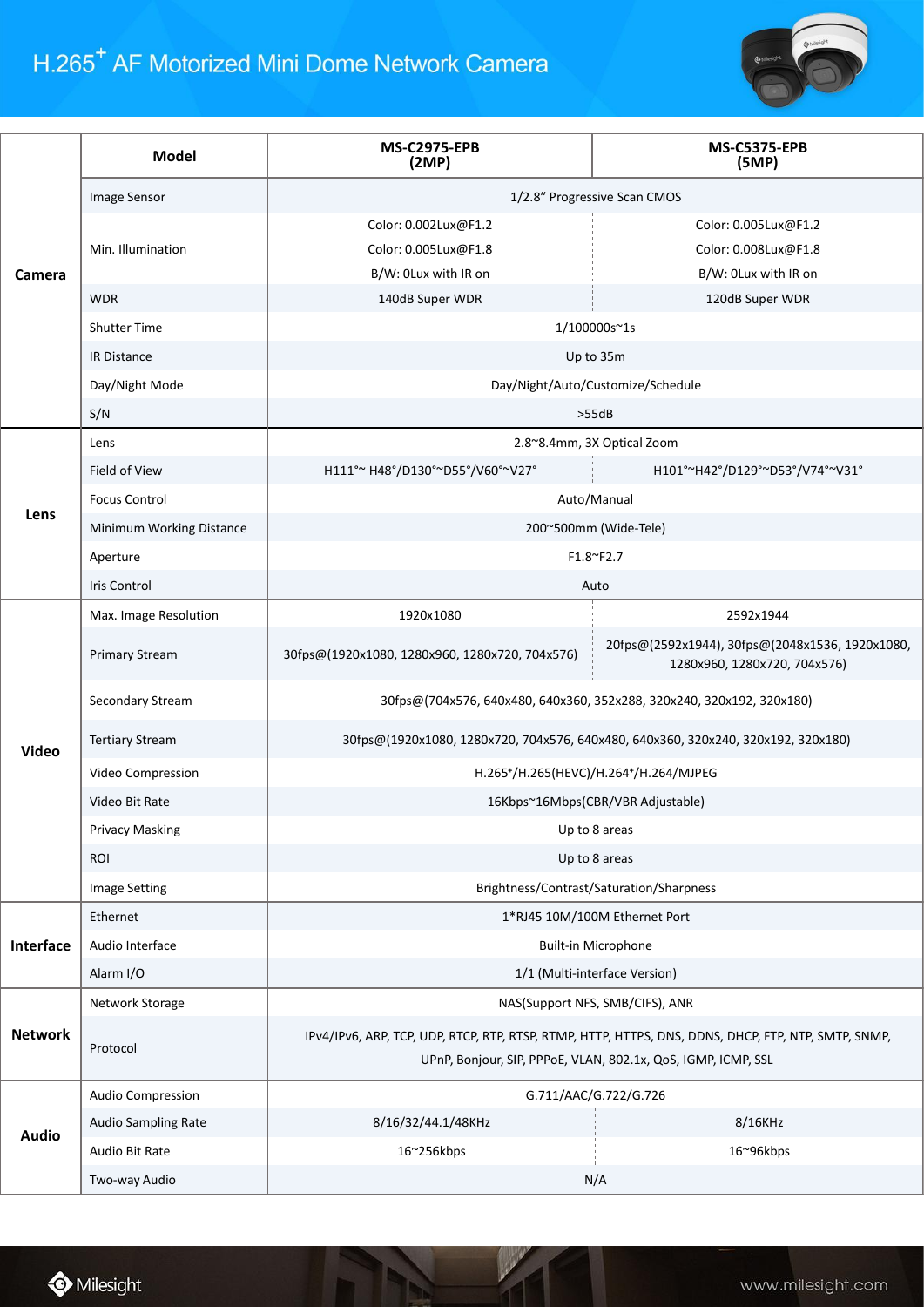

| System  | Storage                     | Support microSD/SDHC/SDXC Card Local Storage, up to 256G                                                                                                                                               |
|---------|-----------------------------|--------------------------------------------------------------------------------------------------------------------------------------------------------------------------------------------------------|
|         | <b>Advanced Function</b>    | BLC, HLC, 2D DNR, 3D DNR,<br>Defog, AWB, EIS, IP Address Filtering, AGC, Anti-flicker, Corridor Mode, Deblur, Watermark                                                                                |
|         | SIP/VoIP Support            | Yes, Voice & Video-over-IP                                                                                                                                                                             |
|         | <b>Event Trigger</b>        | Motion Detection, Network Disconnection, Audio Alarm, etc.;<br>Motion Detection, Network Disconnection, External Input, Audio Alarm, etc. (Multi-interface Version)                                    |
|         | <b>Event Action</b>         | FTP Upload, SMTP Upload, SD Card Record, SIP Phone, HTTP Notification, etc.;<br>FTP Upload, SMTP Upload, SD Card Record, External Output, SIP Phone, HTTP Notification, etc. (Multi-interface Version) |
|         | Video Analysis              | Region Entrance, Region Exiting, Advanced Motion Detection, Tamper Detection, Line Crossing, Loitering,<br>Human Detection, People Counting, Object Left, Object Removed                               |
|         |                             |                                                                                                                                                                                                        |
|         | <b>System Compatibility</b> | ONVIF Profile G & Q & S & T, API                                                                                                                                                                       |
|         | <b>Working Temperature</b>  | -40 $^{\circ}$ C $^{\sim}$ 60 $^{\circ}$ C                                                                                                                                                             |
|         | <b>Working Humidity</b>     | 0~90%(Non-condensing)                                                                                                                                                                                  |
|         | Power Supply                | PoE (802.3af) / DC 12V±10%                                                                                                                                                                             |
|         | Power Consumption           | 3.6W MAX<br>6W MAX (With IR on)                                                                                                                                                                        |
| General | <b>Weather Proof</b>        | Up to IP67-rated for Weather-resistant Performance                                                                                                                                                     |
|         | Housing                     | Vandal-proof IK10-rated Metal Housing                                                                                                                                                                  |
|         | Weight                      | 620g                                                                                                                                                                                                   |
|         | <b>Dimensions</b>           | Φ108mmX96.5mm                                                                                                                                                                                          |